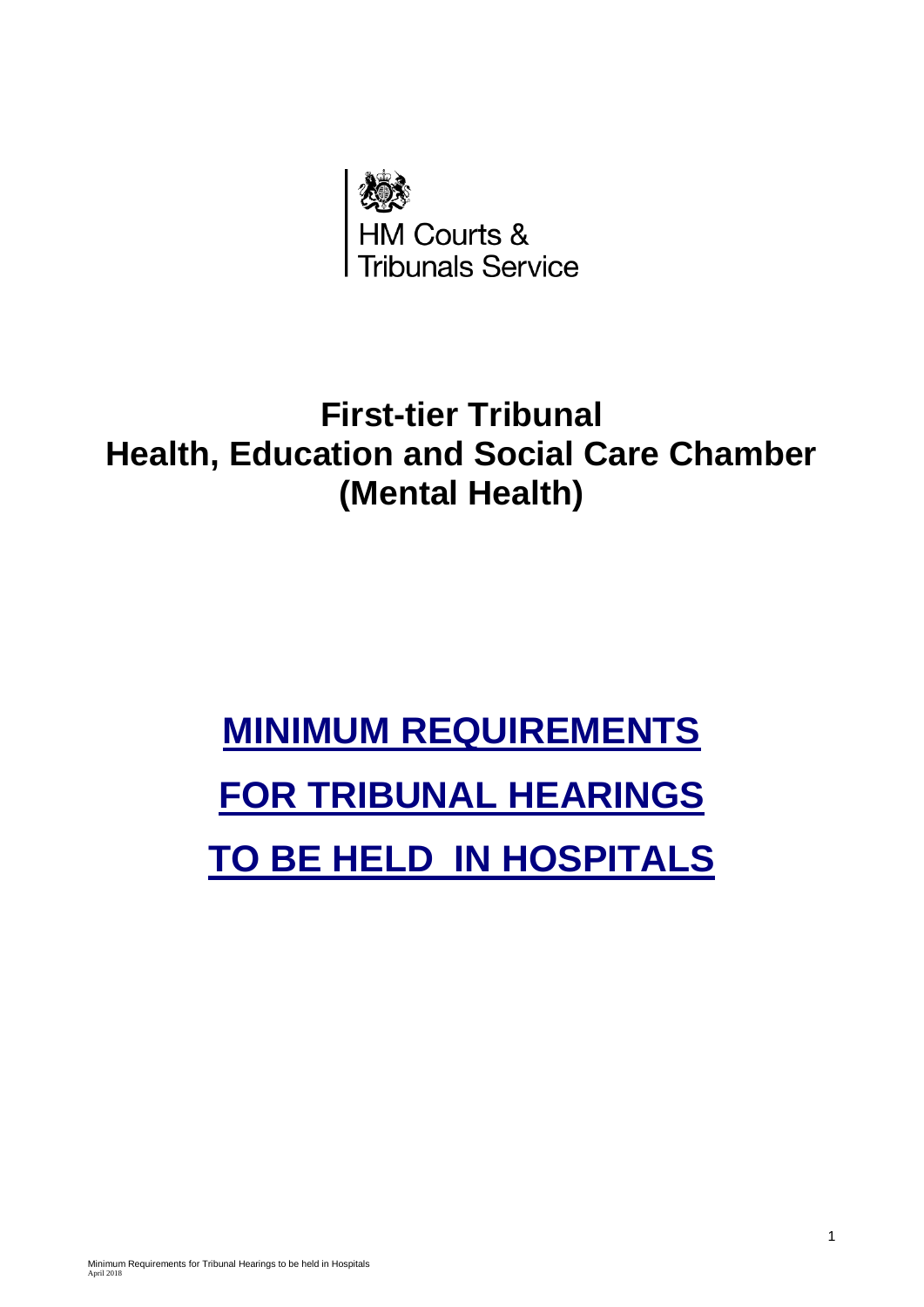### **INTRODUCTION**

Where possible the Mental Health Tribunal has agreed to accept the invitation of Hospital Managers to hold its judicial hearings in the relevant hospital, rather than requiring the attendance of the parties and witnesses at Her Majesty's Courts and Tribunals Service (HMCTS) Centres.

This concession is made to facilitate the convenience of professionals working with the patient, to save the patient from having to travel, and to save Hospital Managers from having to arrange secure transport to bring the patient along to a Hearing Centre.

**However, in return, the tribunal expects minimum standards of safety and security to be adhered to, and proper facilities and amenities to be provided for all panel members who attend at hospitals as invited guests of the Hospital Managers.** The mental health Act's Code of Practice requires the Responsible Authority to provide suitable accommodation for tribunal hearings<sup>1</sup>. A hearing room is as essential to a psychiatric hospital as an operating theatre is to a surgical hospital.

**This document sets out the tribunal's minimum requirements for tribunal hearings to be held in hospitals. Managers have previously been asked to 'sign up' to the minimum standards. However, unless a written exemption is granted (generally coupled with an alternative agreed written arrangement to achieve the same end result) these standards must be adhered to whether or not the Hospital in question has signed up. If the tribunal's requirements are not met, or our facility and amenity needs are repeatedly not satisfied - the tribunal, in consultation with relevant officials from HMCTS, may consider holding its judicial hearings elsewhere.**

Hospital Trusts are required to meet the duties set out in Sections 3 and 4 of the Health and Safety at Work Act 1974, which require hospitals as controllers of the workplace to ensure that HMCTS personnel are not exposed to any unlawful risks to their health or safety. Managers must provide safe access to any tribunal facilities provided and they also have a duty under the Management of Health and Safety at Work Regulations 1999 (Regulation 12 [3]) to inform panel members of any risks to their health and safety which might arise whilst on the hospital's premises. Hospitals must notify the tribunal office of any such risks at the earliest opportunity.

If Hospital Managers do not wish to invite the tribunal to sit at their hospital, or have difficulty with the requirements in this document and wish to offer an alternative arrangement to achieve a similar outcome, or need to notify the tribunal of any possible risks to the health or safety of panel members, they should email: [MHincidentreporting@justice.gov.uk](mailto:MHincidentreporting@justice.gov.uk)

In all cases, Panel members must be satisfied that the hearing room is safe and secure and that tribunal business can be concluded fairly and justly*.* **Any concerns that panel members or parties have regarding the suitability of rooms for tribunal hearings should be raised on the day of the hearing with the Mental Health Act Administrator.**

If best efforts to resolve those concerns have been taken but the panel still has real concerns about safety or security matters then panel members must consider whether they can proceed with the hearing. Panel members are not expected to work in a potentially unsafe or insecure environment. **However, before aborting a scheduled hearing, the tribunal judge should try to speak to a duty salaried judge AND should telephone to report the problem to a tribunal 'Delivery Manager on 0300 123 2201.**

.

1

 $<sup>1</sup>$  Paragraphs 32.33 and 32.34.</sup>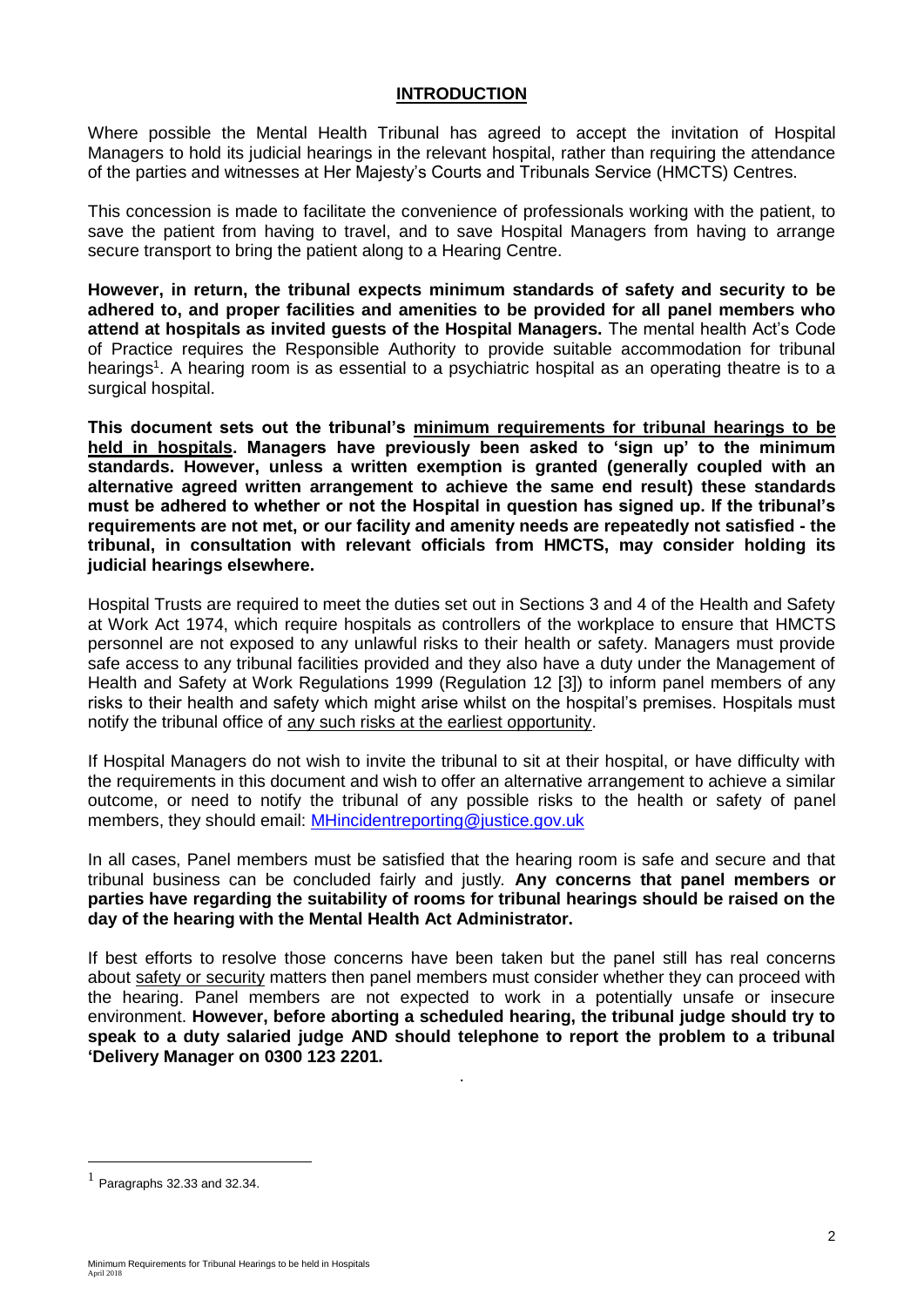### **MINIMUM STANDARDS OF SAFETY AND SECURITY**

- 1. The decision as to whether the patient poses too great a risk for the hearing to take place safely in the hearing room is, initially, for the hospital clinical team to make, and the clinical team will be expected to accept responsibility for their decisions. However, even if the clinical team is satisfied that the hearing can take place safely, the ultimate decision as to whether the hearing should proceed in the designated room or any other room is for the tribunal panel as a whole.
- 2. To prevent unregulated and inappropriate contact between patients, other parties and panel members, patients with unescorted ground leave should be prevented from going into areas where panel members are likely to be present immediately after the hearing. If this cannot be achieved, panel members should be escorted by appropriate hospital staff as they walk between the hearing room and their vehicles or the hospital exit.
- 3. Reception staff should be aware that the hearing is taking place, and should know the location of the hearing room and be helpful in directing panel members to the correct place. The panel must have exclusive use of the hearing room for private discussions from one hour before the tribunal start time, and members arriving after 9.30am or 1.15pm should not be kept waiting for more than a few minutes in reception areas before being escorted or (subject to Paragraph 5 below) directed to the hearing room.
- 4. Tribunal panel members should not have to announce their car registration numbers at reception, or write them into a publicly accessible visitors' book. If Hospital Managers require this information, there should be a separate private book for judicial office holders to record their registration numbers, and this information should always be kept confidential, and out of sight of the public.
- 5. If the route to the hearing room from reception involves walking through any unescorted patient areas not open to the public (whether inside or outside) then panel members and any agency tribunal clerk must be escorted to and from the room. Agency tribunal clerks must not be asked to undertake escorting duties in such areas.
- 6. The panel must have exclusive use of the hearing room for as long as is needed to complete tribunal business. There must then be someone to escort the tribunal out.
- 7. Unless there is access to an alarm in the hearing or consulting room, the tribunal judge (or a Medical Member attending a pre-hearing examination) should be given a personal alarm. Contact details for a named responsible officer and an emergency telephone number should also be provided.
- 8. Hearing rooms must not contain items or equipment used for other purposes such as leisure or recreational activities unless those items are safely and securely stored away. In any event, if a multi-purpose room is used for tribunal hearings, a written risk assessment must have been carried out by the hospital to ensure that all tribunal attendees are safe when the room is used. Under no circumstances may camera, microphone or recording equipment be used without the tribunal's express permission.
- 9. Unescorted patients must never be permitted to enter, or to remain in, a hearing room. In addition, unescorted patients should not be permitted to be present in the immediate vicinity of the hearing room, either within the hospital building, or outside the windows.
- 10. The room provided for the tribunal hearing must not be so small that the panel are hemmed in or unable to exit quickly if necessary. So long as the panel are not hemmed in, the patient and other persons attending should sit nearest to the exit so the patient can leave or be removed from the room quickly and safely.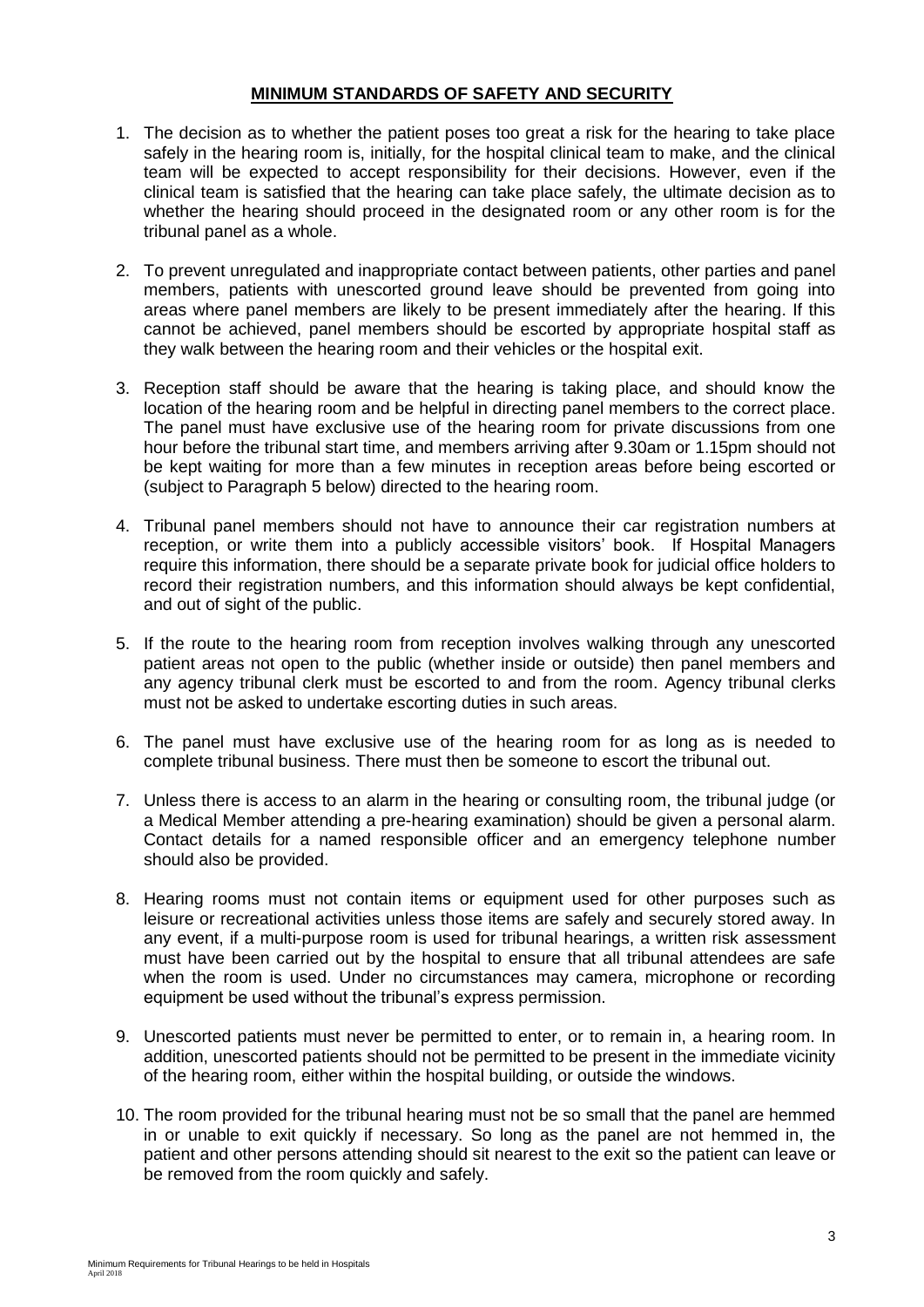- 11. If Hospital staff members consider that an alternative arrangement is desirable, the panel should be consulted so that the panel can make a final decision. Ultimately, the panel has the right to direct that the room will be laid out as they deem appropriate.
- 12. If, exceptionally, a tribunal hearing proceeds later than expected into the early evening, toilet facilities and security and emergency procedures should be made available to the panel, and staff on duty should be willing and able to support the tribunal in the discharge of its duties and be available to escort them out at the end of the case.

#### **MINIMUM REQUIREMENTS FOR FACILITIES AND AMENITIES**

- 13. Most tribunal panel members visiting as guests of the hospital travel in their own cars often undertaking lengthy journeys. The tribunal accepts that some hospitals make a small charge to park in hospital car parks, but whether or not this occurs, Managers must ensure that panel members have space to park within reasonable walking distance of the hearing venue. Wherever possible, and especially if public parking is usually full, three parking spaces should be reserved or, if no spaces are available, panel members should be permitted to use nearby staff parking areas. If contacted in advance, Mental Health Act Administrators ("MHAs") should provide advice on availability of parking, including reserved parking, and how to obtain a permit.
- 14. Panel members who arrive and are unable to park due to difficulties in finding a space may also contact the MHA for advice on where to park. The MHA will provide advice and notify the other panel members and parties of any delay with the member arriving at the hearing.
- 15. The tribunal reimburses panel members for normal charges incurred when parking in hospital public car parks but will not accept civil parking penalty charges in relation to hospital parking. Unless adequate and readily available parking facilities are provided for panel members on hearing days in accordance with these minimum requirements then, with justification, any civil parking penalties may be resisted by panel members attending a hearing at a hospital.
- 16. Tribunal panel members will be willing to submit to airport-style personal screening and will agree to leave personal mobile phones in a secure locker so long as the locker is in sight of reception staff, and Hospital Managers accept responsibility for safeguarding any items placed in lockers. Panel members should be allowed to bring their personal keys and medicines into secure areas, including in hospitals designated as high security, so long as items are disclosed and accounted for when entering and leaving.
- 17. Now that all evidence is submitted to the tribunal by email and HMCTS policy is to go 'paperless', and in line with agreed practice at most high secure facilities, the tribunal requires that all judicial office holders have access to their personal laptop or tablet devices in the hearing room so that that they can access documentary evidence or reference material downloaded or retained on the device, to type the evidence and submissions given at the hearing, and to do their work properly.
- 18. The tribunal accepts that, upon request, devices must be accounted for when entering and leaving, and should be disconnected from any mobile communication network.
- 19. The panel should either be offered coffee and tea upon arrival or have easy access to nearby, convenient, open and working refreshment facilities.
- 20. Cold water and plastic cups should be also available in the hearing room. Any jug or bottle must be made of plastic and be placed out of the patient's reach.